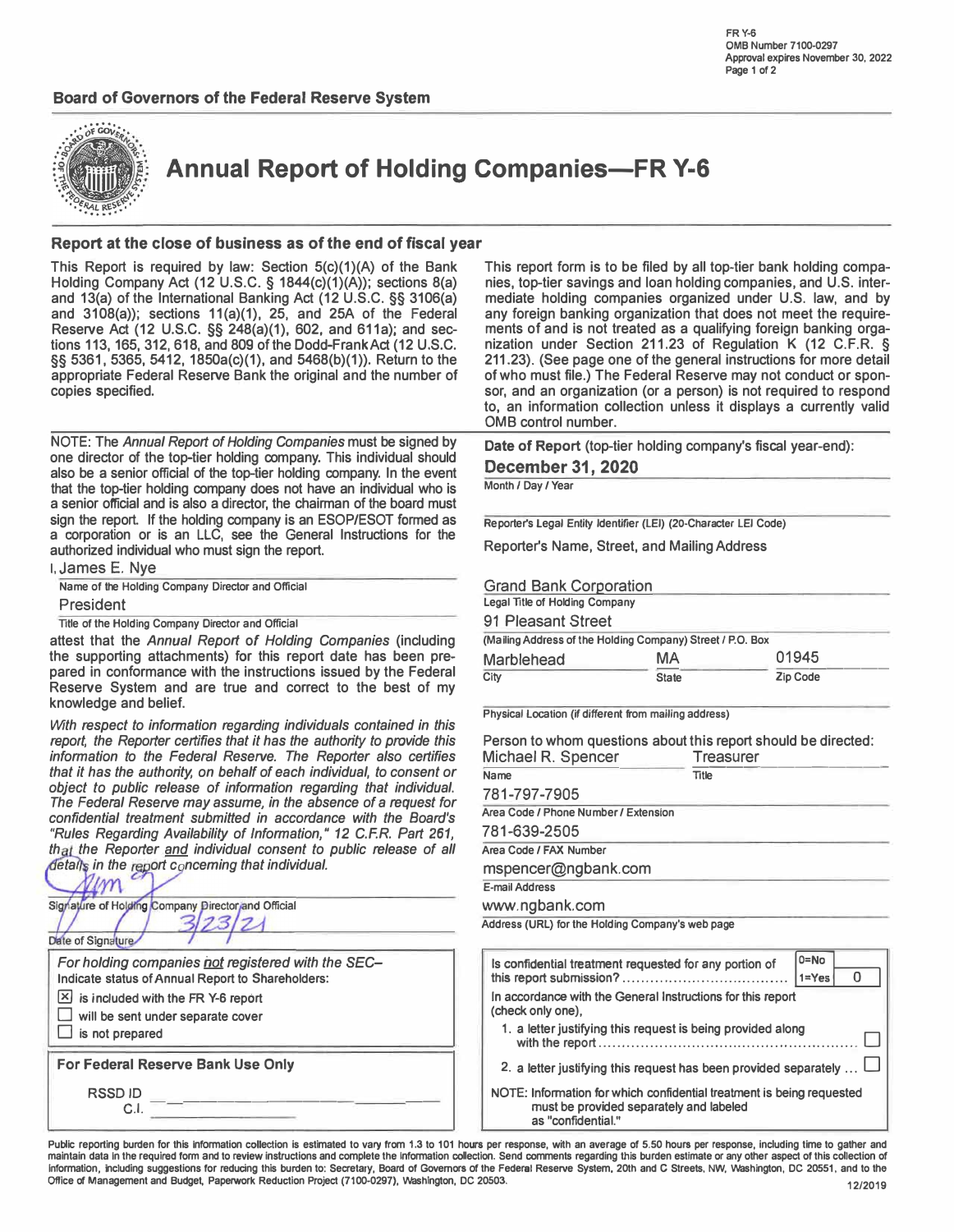# For Use By Tiered Holding Companies

Top-tiered holding companies must list the names, mailing address, and physical locations of each of their subsidiary holding companies below.

| Legal Title of Subsidiary Holding Company |                                                                       |          |                                           | Legal Title of Subsidiary Holding Company                             |          |
|-------------------------------------------|-----------------------------------------------------------------------|----------|-------------------------------------------|-----------------------------------------------------------------------|----------|
|                                           | (Mailing Address of the Subsidiary Holding Company) Street / P.O. Box |          |                                           | (Mailing Address of the Subsidiary Holding Company) Street / P.O. Box |          |
| City                                      | <b>State</b>                                                          | Zip Code | City                                      | <b>State</b>                                                          | Zip Code |
|                                           | Physical Location (if different from mailing address)                 |          |                                           | Physical Location (if different from mailing address)                 |          |
| Legal Title of Subsidiary Holding Company |                                                                       |          | Legal Title of Subsidiary Holding Company |                                                                       |          |
|                                           | (Mailing Address of the Subsidiary Holding Company) Street / P.O. Box |          |                                           | (Mailing Address of the Subsidiary Holding Company) Street / P.O. Box |          |
| City                                      | <b>State</b>                                                          | Zip Code | City                                      | <b>State</b>                                                          | Zip Code |
|                                           | Physical Location (if different from mailing address)                 |          |                                           | Physical Location (if different from mailing address)                 |          |
| Legal Title of Subsidiary Holding Company |                                                                       |          | Legal Title of Subsidiary Holding Company |                                                                       |          |
|                                           | (Mailing Address of the Subsidiary Holding Company) Street / P.O. Box |          |                                           | (Mailing Address of the Subsidiary Holding Company) Street / P.O. Box |          |
| City                                      | <b>State</b>                                                          | Zip Code | City                                      | <b>State</b>                                                          | Zip Code |
|                                           | Physical Location (if different from mailing address)                 |          |                                           | Physical Location (if different from mailing address)                 |          |
| Legal Title of Subsidiary Holding Company |                                                                       |          | Legal Title of Subsidiary Holding Company |                                                                       |          |
|                                           | (Mailing Address of the Subsidiary Holding Company) Street / P.O. Box |          |                                           | (Mailing Address of the Subsidiary Holding Company) Street / P.O. Box |          |
| City                                      | <b>State</b>                                                          | Zip Code | City                                      | State                                                                 | Zip Code |
|                                           | Physical Location (if different from mailing address)                 |          |                                           | Physical Location (if different from mailing address)                 |          |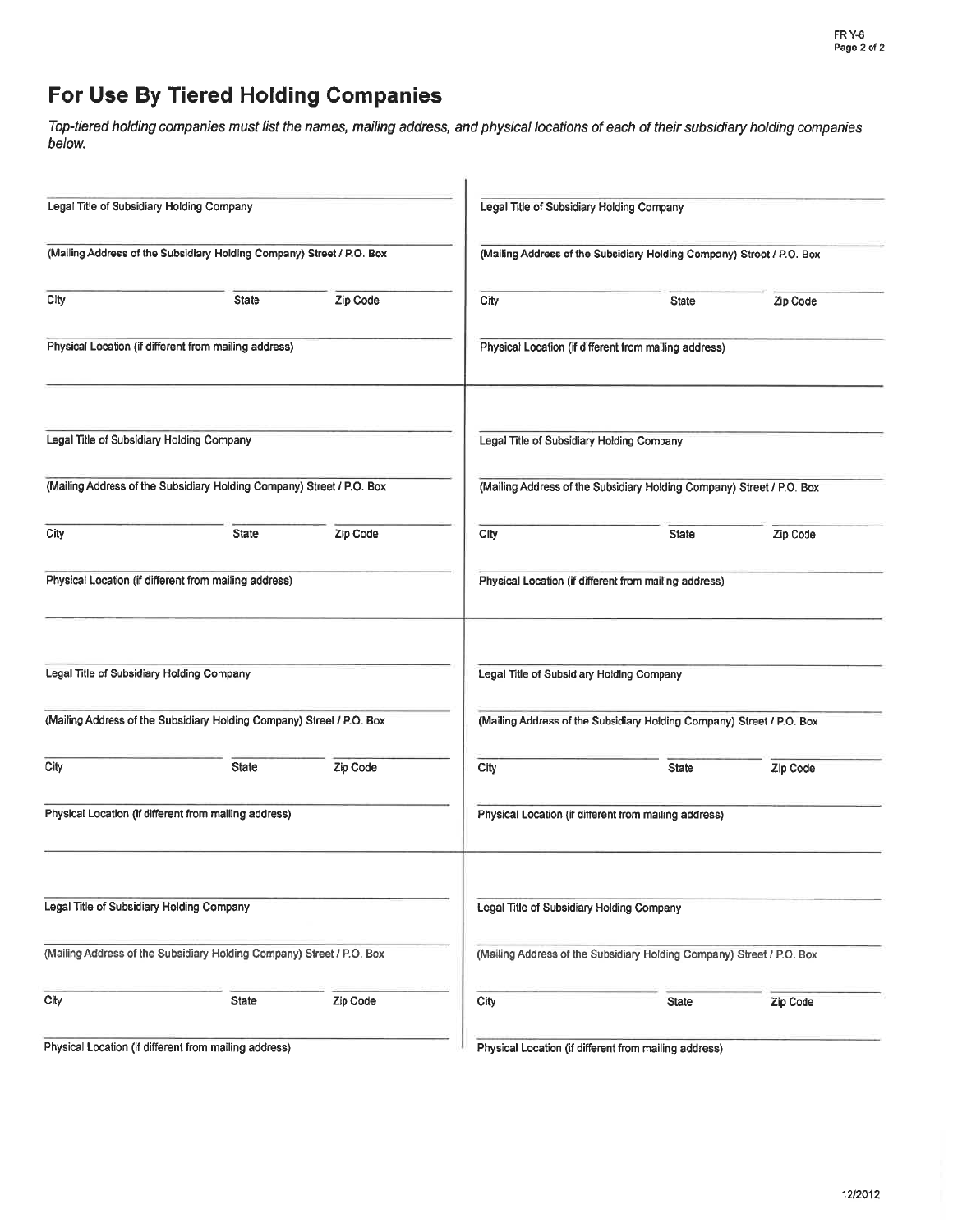## Form FR Y-6

## Grand Bank Corporation Marblehead, Massachusetts Fiscal Year Ending December 31, 2020

Report Item

1: Annual Report to Shareholders: the bank holding company prepares an annual report for its shareholders. An electronic copy has been included with this submission.

2a: Organization Chart – LEI N/A unless otherwise noted.

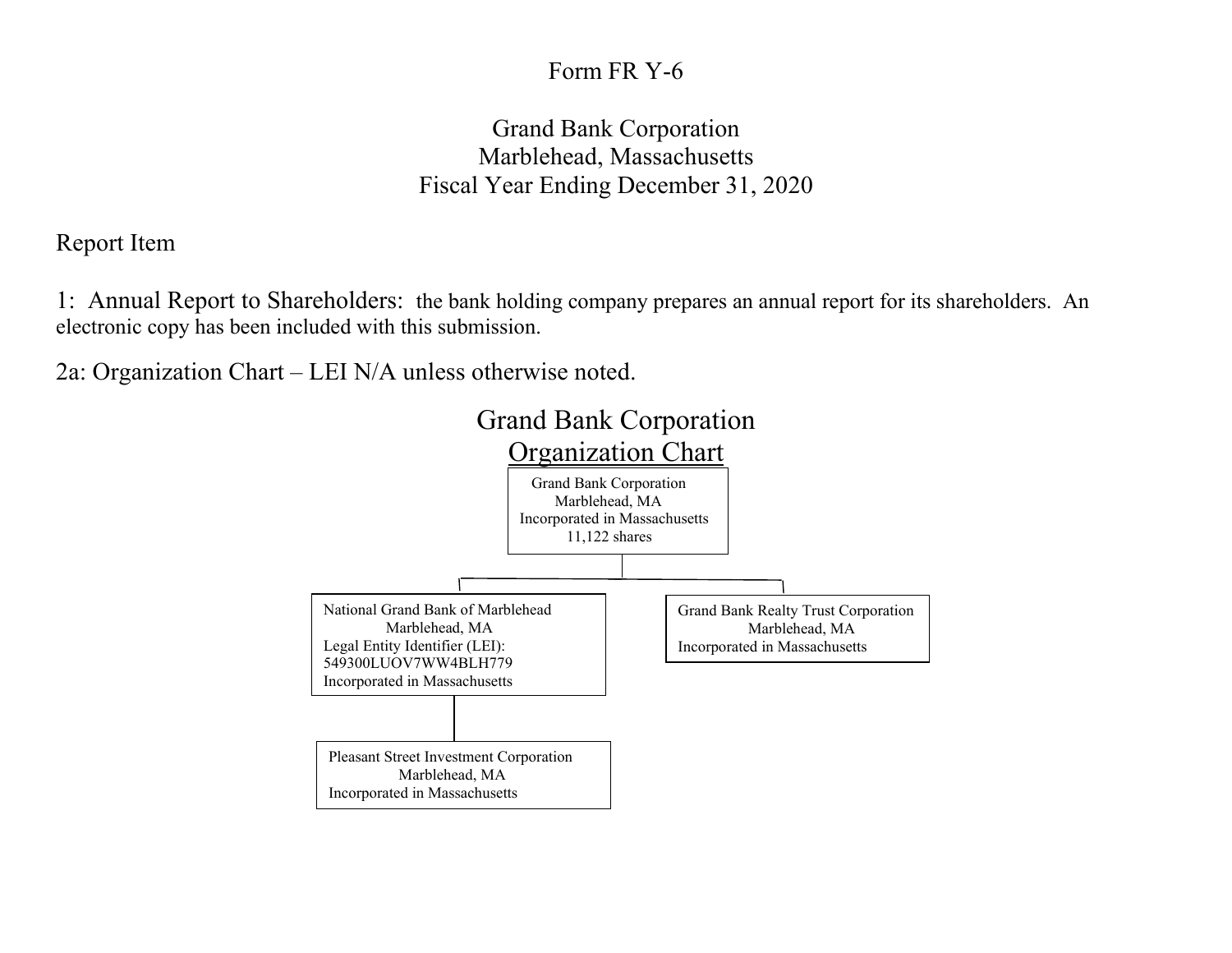**Results:** A list of branches for your depository institution: NATIONAL GRAND BANK OF MARBLEHEAD (ID\_RSSD: 863607). This depository institution is held by GRAND BANK CORPORATION (1115406) of MARBLEHEAD, MA. The data are as of 12/31/2020. Data reflects information that was received and processed through 01/05/2021.

#### **Reconciliation and Verification Steps**

1. In the **Data Action** column of each branch row, enter one or more of the actions specified below 2. If required, enter the date in the **Effective Date** column

#### **Actions**

**OK:** If the branch information is correct, enter 'OK' in the **Data Action** column.

**Change:** If the branch information is incorrect or incomplete, revise the data, enter 'Change' in the **Data Action** column and the date when this information first became valid in the **Effective Date** column. **Close:** If a branch listed was sold or closed, enter 'Close' in the **Data Action** column and the sale or closure date in the **Effective Date** column. **Delete:** If a branch listed was never owned by this depository institution, enter 'Delete' in the **Data Action** column. **Add:** If a reportable branch is missing, insert a row, add the branch data, and enter 'Add' in the **Data Action** column and the opening or acquisition date in the **Effective Date** column.

If printing this list, you may need to adjust your page setup in MS Excel. Try using landscape orientation, page scaling, and/or legal sized paper.

#### **Submission Procedure**

When you are finished, send a saved copy to your FRB contact. See the detailed instructions on this site for more information.

If you are e-mailing this to your FRB contact, put your institution name, city and state in the subject line of the e-mail.

#### Note:

To satisfy the **FR Y-10 reporting requirements**, you must also submit FR Y-10 Domestic Branch Schedules for each branch with a **Data Action** of Change, Close, Delete, or Add.

The FR Y-10 report may be submitted in a hardcopy format or via the FR Y-10 Online application - https://y10online.federalreserve.gov.

\* FDIC UNINUM, Office Number, and ID\_RSSD columns are for reference only. Verification of these values is not required.

|  | Data Action Effective Date Branch Service Type | Branch ID RSSD* Popular Name |                                          | <b>Street Address</b> |               | <b>Stat</b> | Zip Code County |             | Country                    | FDIC UNINUM* Office Number* Head Office |                                   | Head Office ID RSSD* Comments |  |
|--|------------------------------------------------|------------------------------|------------------------------------------|-----------------------|---------------|-------------|-----------------|-------------|----------------------------|-----------------------------------------|-----------------------------------|-------------------------------|--|
|  | Full Service (Head Office)                     |                              | 863607 NATIONAL GRAND BANK OF MARBLEHEAD | 91 PLEASANT ST        | MARBLEHEAD MA |             | 0194            | ESSE)       | UNITED STATES Not Required | Not Required                            | NATIONAL GRAND BANK OF MARBLEHEAD |                               |  |
|  | <b>Limited Service</b>                         |                              | 3145416 MARBLEHEAD HIGH SCHOOL BRANCH    | 2 HUMPHREY STREET     | MARBLEHEAD MA |             | 0194            | <b>ESSE</b> | UNITED STATES Not Required | Not Required                            | NATIONAL GRAND BANK OF MARBLEHEAD |                               |  |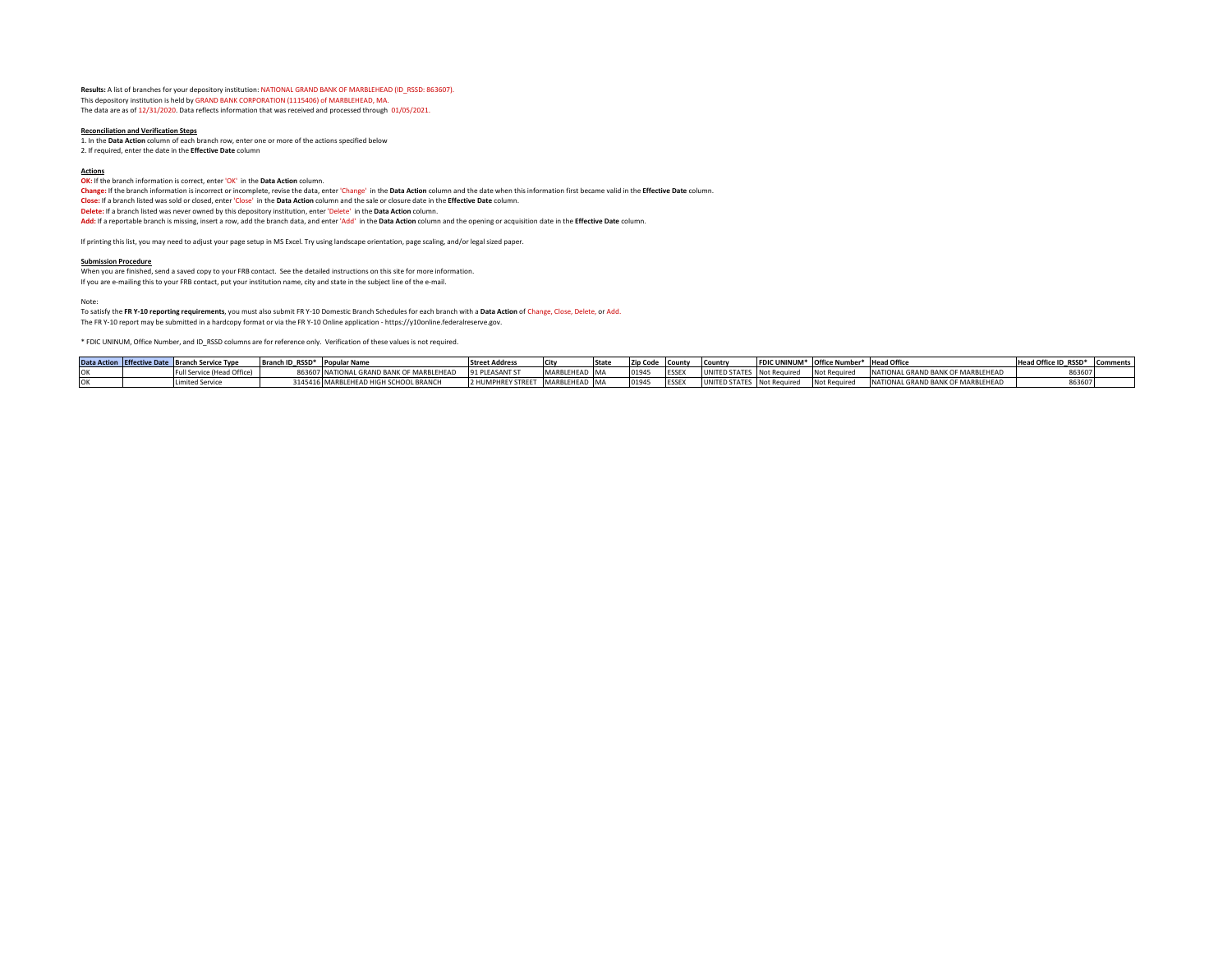The National Grand Bank of Marblehead and Grand Bank Realty Trust are 100% owned by the Grand Bank Corporation. Pleasant Street Investment Corp is 100% owned by The National Grand Bank of Marblehead. All entities detailed above have the following address: 91 Pleasant Street, Marblehead, MA 01945.

## Form FR Y-6

Grand Bank Corporation Marblehead, Massachusetts Fiscal Year Ending December 31, 2020

2b: Domestic Branch Listing – report submitted via Reporting Central on March 31, 2021.

3: Shareholders

Current Shareholders with ownership, control or holdings of 5% or more power to vote as of fiscal year ending December 31, 2020.

| (1)(a)                                              | (1)(b)                                            | (1)(c)                                                             |
|-----------------------------------------------------|---------------------------------------------------|--------------------------------------------------------------------|
| <b>Name &amp; Address</b><br>(City, State, Country) | <b>Country of Citizenship</b><br>or Incorporation | <b>Number and Percentage of</b><br>each Class of Voting securities |
| Cede and Company (DTC)                              |                                                   | 2,528 shares 22.73%                                                |